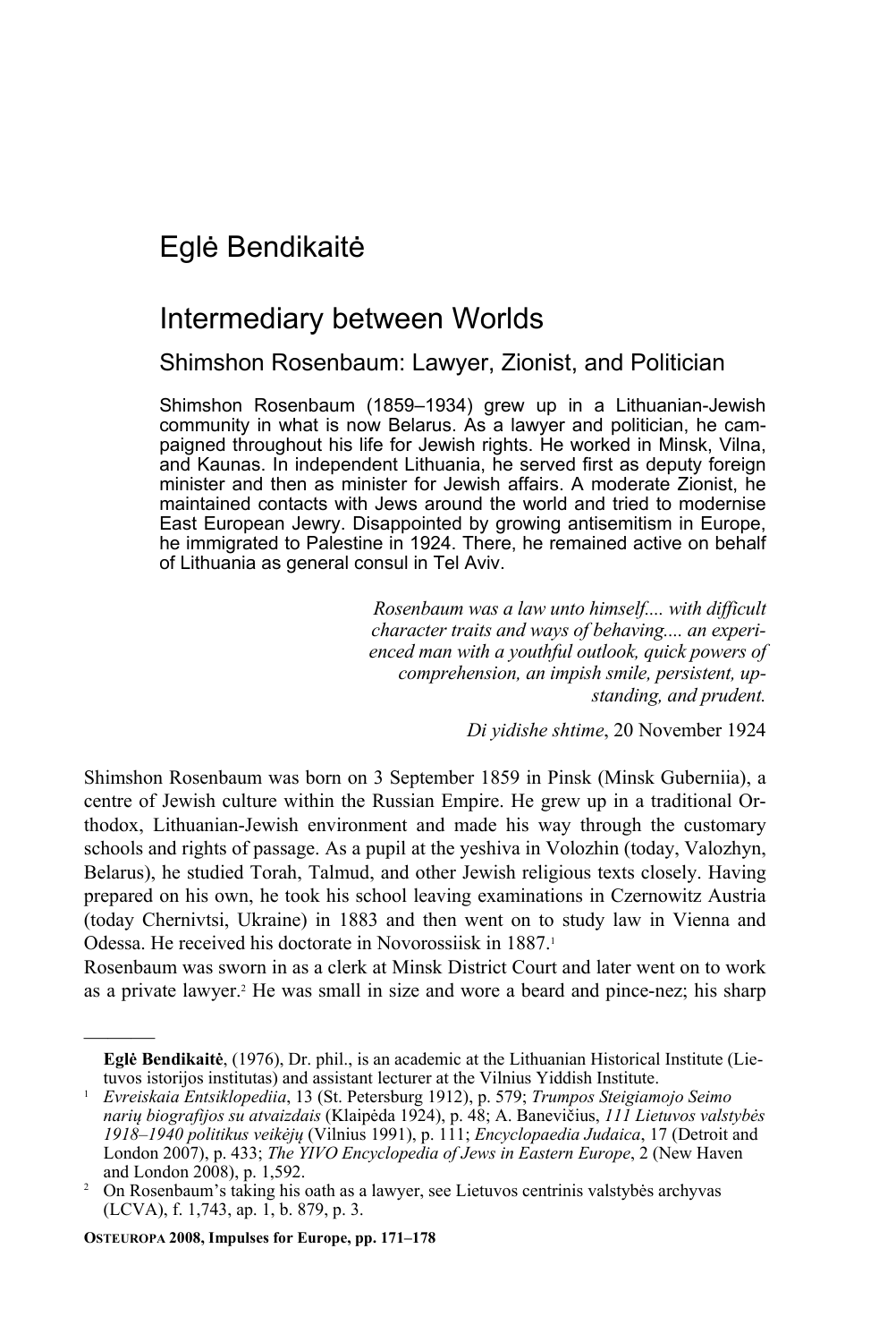mind and logical reasoning as well as his political engagement quickly brought him professional success.<sup>3</sup> As a student, he had already become enthralled by the idea of a renaissance of the Jewish people and involved himself in the Jewish national movement. While in Odessa, he had met notable leaders of the movement *Hibat Tsiyon*  (*Love of Zion*), such as Moses Leib Lilienblum and Leon Pinsker, who were to play a key role in determining his future activities.<sup>4</sup>

Full of energy and optimism, Rosenbaum helped spread Jewish national consciousness. No sooner had he arrived in Minsk than he was a key figure in the local *Hibat Tsiyon* movement. He brought together members of the older generation of the Hebraic movement and the national-minded Jewish youth, which was to produce several famous figures within the Jewish community and the Zionist movement, such as Yehuda Leib Berger of the bank Jewish Colonial Trust and the Jewish National Fund (the agency for purchasing land in Palestine) and Eliezer Kaplan of the Zionist World Congress and the Israeli Knesset (1949–1955).<sup>5</sup>

Rosenbaum tried to convince Jews to emancipate themselves from their own rigid traditions without giving up their Jewish identity. As a moderate Zionist, he adapted his goals to geopolitical changes. When the Russian Empire collapsed, he saw it as his urgent task to support the Jews in independent Lithuania. Later, he saw the possibility of establishing a Jewish state in Palestine and concentrated his energies on creating a new homeland for the Jews there without relinquishing his engagement for the Jewish diaspora. When he joined *Hibat Tsiyon*, it was clear to him that Jews were going to need a lot more convincing before they came to see themselves not just as a religious community but as a nation as well.

Rosenbaum was also active outside of Minsk. He travelled through many towns and *shtetlekh* and called on the Jews to take part in making the national ideal a reality. More than once, he had his lawyer's robes brought to the train station so that he could go straight from the train to his job at court. As a result, many of his clients gained the impression that he was not paying enough attention to their interests and thus turned to other lawyers. In turn, a growing number of Zionists began calling on him for his services as a lawyer.<sup>6</sup>

Rosenbaum was soon known throughout the northwest of the Russian Empire. In 1897, he was sent to the First World Zionist Congress in Basel as a delegate for Minsk and remained a permanent member of the Congress until 1923. He was elected to the General Council of the Zionist Organisation in 1900. Rosenbaum considered the work of Theodor Herzl, the founder of modern Zionism, to be very important and regarded him as a charismatic leader, but he repeatedly criticised many of Herzl's proposals at congresses.7

Rosenbaum stood at the forefront of the Democratic Faction, which took shape at the turn of the century to counter what was seen by some as Herzl's dominance in the Zionist movement. At the Sixth Zionist Congress (1903), Rosenbaum fiercely op-

<sup>3</sup> Daniel Persky, "Shimshon Rosenbaum", in Shelomo Even-Shoshan, David Kohen, eds.,

*Minsk, ir va-em, korot, ma'asim, ishim, havai*, 1 (Jerusalem 1975–1985), pp. 345–349, here  $\frac{p.345}{Mosees}$ 

<sup>&</sup>lt;sup>4</sup> Moses Kahan, "Roznboym als tsionist", *Yidishe Shtime*, 20 November 1924.<br><sup>5</sup> Persky "Shimshon Rosenbaum" n <sup>348</sup>

Persky, "Shimshon Rosenbaum", p.348. 6 Kahan, "Roznboym".

<sup>7</sup> Ibid.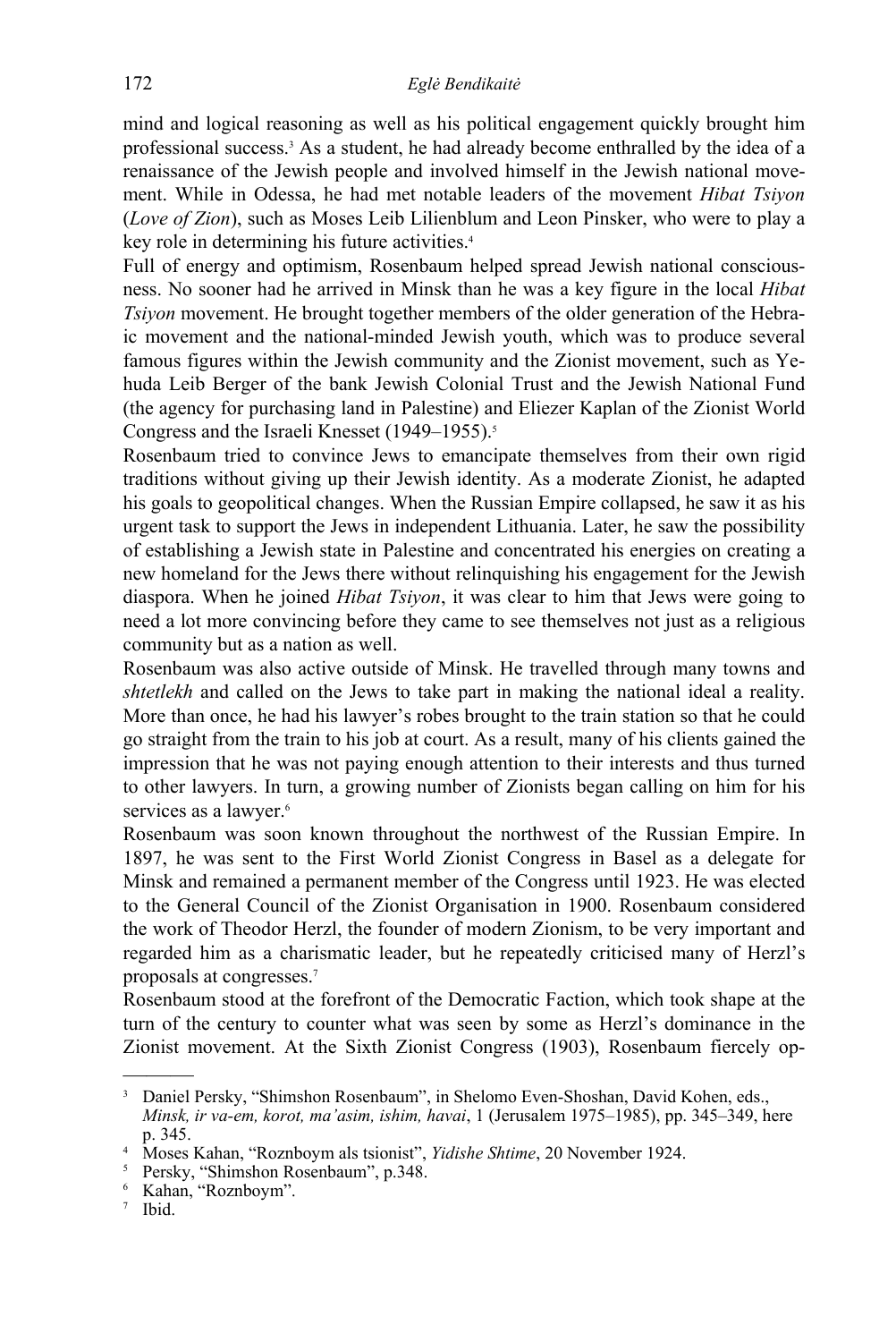posed Herzl's plan to create an autonomous Jewish district in Uganda.<sup>8</sup> Although Rosenbaum was not a great orator, he is said to have possessed enormous powers of persuasion and used his calm tone to gain the trust of his audience.<sup>9</sup> Herzl's Uganda plan was consequently rejected.

In 1902, Rosenbaum convened the Second All-Russian Zionist Conference in Minsk. He was a co-founder of some of the first groups of the socialist movement *Po'alei Tsiyon* (Workers of Zion) and worked on the statutes of both the Jewish Colonial Trust and the Jewish National Fund. At the Third Congress of Russian Zionists in Helsinki in 1906, he joined in adopting a programme that called for the promotion of Jewish immigration to Israel and the intensification of "work in the present". The latter meant the struggle for Jewish civil and minority rights in the various countries where Jews were living.

Rosenbaum's interests included not only the Zionist Organisation, but also the living standards of his co-religionists in the Russian Empire. He campaigned not only for Jews' right to their own country, but for their political and civil rights as well. Rosenbaum did not shy away from politically motivated court cases. He represented the victims of pogroms as well as Zionists who were accused of "actions that threaten state order and social stability".

Following his election to the State Duma in March 1906 as a representative for the Minsk Guberniia, Rosenbaum joined the parliamentary group of the Constitutional Democratic Party (Kadets) and initiated legislative proposals that would give Jews political equality.10 Following the dissolution of the Duma four months later, he and other members of the Kadets parliamentary group signed the Vyborg Manifesto, which called for civil disobedience to tsarist rule and the withholding of taxes. As a result of this action, Rosenbaum was given a prison sentence in St. Petersburg.11

## Politician for Lithuania in Vilnius and Kaunas

In 1915, during the First World War, Rosenbaum moved to German-occupied Vilna. He was already familiar with the city, because he had been accredited by the Vilna District Court as a defence lawyer in 1903 and named a court examiner the following year.12 With the increasing persecution of the Jews at the hands of the tsarist authorities, Vilna had become headquarters for Russia's Zionists. In his capacity as a member of the All-Russian Zionist Organisation's Central Committee, Rosenbaum had also stayed in Vilna many times starting in 1905.13

<sup>8</sup> Persky, "Shimshon Rosenbaum", p. 345.

<sup>&</sup>lt;sup>9</sup> "Roznboym", *Yidishe Shtime*, 20 November 1924.

<sup>&</sup>lt;sup>10</sup> Boris Goldberg, "Di yiden bay di ershte politishe valen in Rusland", *Dos yidishe folk*, 15 May 1906.<br><sup>11</sup> Trumpos Steigiamojo Seimo, p. 48.

<sup>&</sup>lt;sup>12</sup> On Rosenbaum's appointment as court examiner, see LCVA, f. 1743, ap. 1, b. 879, p. 3. 13 Lietuvos Valstybes Istorijos Archyvas (LVIA), f. 378, ap. p/s 1907, b. 50, p. 3, Otnoshenie

Vilenskomu, Kovenskomu, Grodnenskomu general-gubernatoru nachal'nika Vilenskogo okhrannogo otdeleniia, 22 October 1907; Yitzhak Broides, *Vilna ha-zionit ve'askaneah, sefer zikhronot u-te'udot al peulot hovvey zion veha-zionim be-Vilna (mishenat 1881-1924)* (Tel Aviv 1939), pp. 301–302.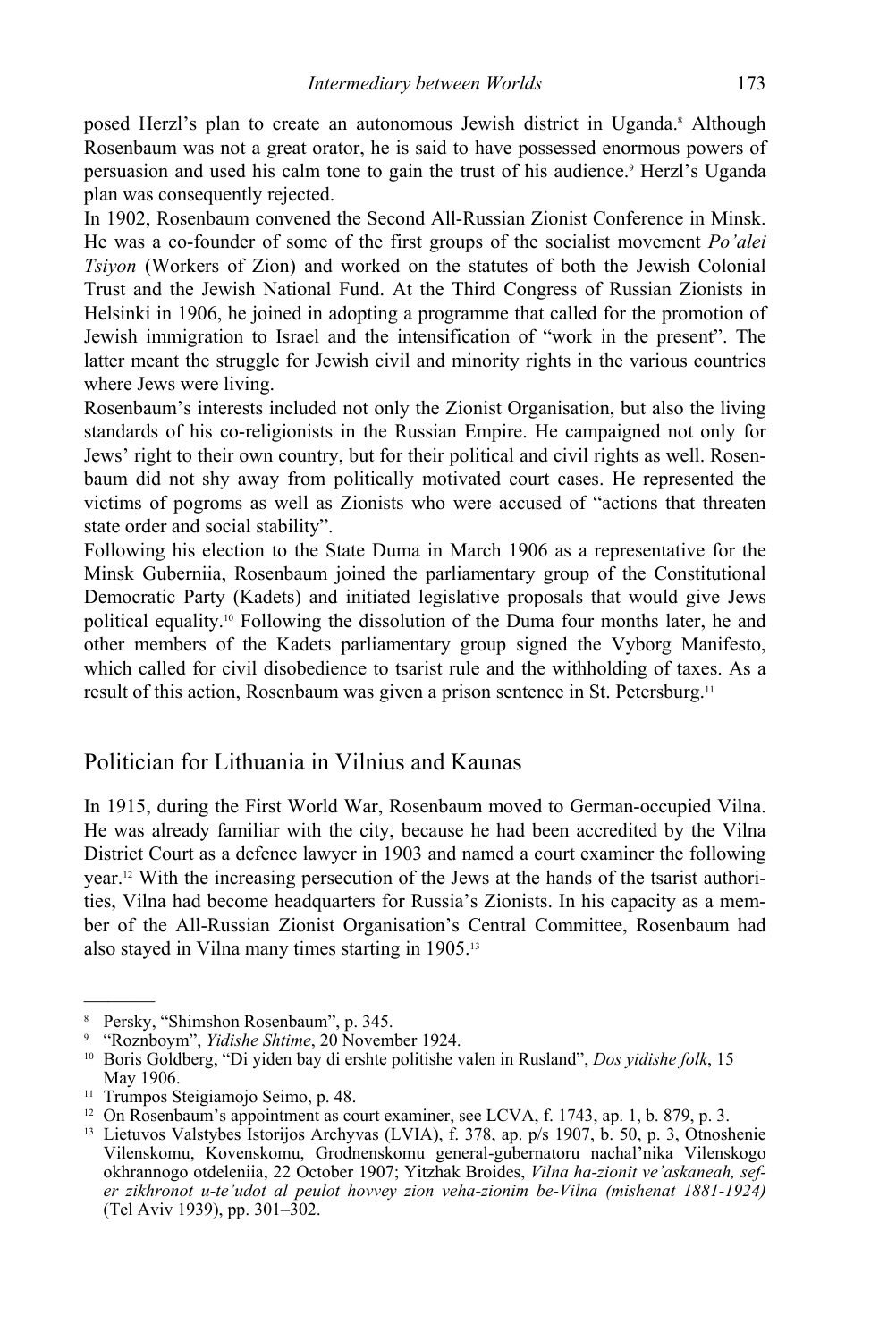After his formative years in Minsk, Rosenbaum's decade of visits to Vilna represented a qualitatively new stage in his life. Events were slipping beyond control. Shortly after his arrival in Vilna, Rosenbaum became spokesman for the local Zionist movement and was soon a recognised public figure. Here, too, he directed his attention to social problems confronting the Jewish population and defended its interests against local anti-Jewish policies and propaganda.

After the First World War, when the Russian Empire collapsed and new countries were founded, causing Lithuanian, Polish, and Belarusian political forces and aspirations to clash with other, Lithuanian Jews were also forced to think about how they envisioned the future of Jewish life in the region. The Executive of the Zionist Organisation, which at the time was headquartered in Germany, repeatedly sought out Rosenbaum as one of the most important contact persons in the Lithuanian territories for encouraging cooperation between Jews and Lithuanians. Towards the end of 1917, Rosenbaum, together with like-minded individuals in the German-occupied Lithuanian territories, convened a Jewish National Congress, which – unlike the Lithuanian Conference (*Vilniaus konferencija*) – was not sanctioned by the German authorities.<sup>14</sup>

A Zionist meeting on 14 October 1917 showed clearly that the war had changed nothing in the Jews' desire to have a political homeland of their own. Rosenbaum emphasised this in his speech:

> The question of equality belongs, like the tsarist Empire, to the past.... alongside other questions, the war has once again raised the Jewish question, not, however, as a question of an individual community, but as a united nation with all its attributes.<sup>15</sup>

Thanks to Rosenbaum and other leading Zionist figures in Lithuania, such as Jakub Wygodzki, the political party General Zionists decided a year later to support the founding of a Lithuanian state and to participate in the Lithuanian Council (*Lietuvos Taryba*), which had emerged from the Lithuanian Conference. In his speech, Rosenbaum said:

> the Jews have to stand by the Lithuanians and support the interests of an independent Lithuania, because only then will they have the opportunity to develop freely themselves.... Belarusian interests must also be protected, for the Lithuanian Jews must not be divided and alone the term Lithuania encompasses more space than the Lithuanians themselves could imagine.16

Rosenbaum feared that the historical community of Lithuanian Jews would otherwise be torn apart by new national borders. After Lithuania's northeastern border was established, Rosenbaum made an attempt to justify Lithuanian territorial claims to the southeast on historical and legal grounds. Together with Juozas Purickis, at the time

<sup>————&</sup>lt;br>————— 14 Šarūnas Liekis, "On the Jewish Participation in the Taryba in 1918", *Lithuanian Historical* 

<sup>&</sup>lt;sup>15</sup> "Tsionistishe miting in Vilne", *Letste nayes*, 16 October 1917.<br><sup>16</sup> Mokslų Akademijos Biblioteka, Rankraščių skyrius, f. 255–929, p. 31, Lawyer S. Rosenbaum's speech at the Zionist conference in Vilnius.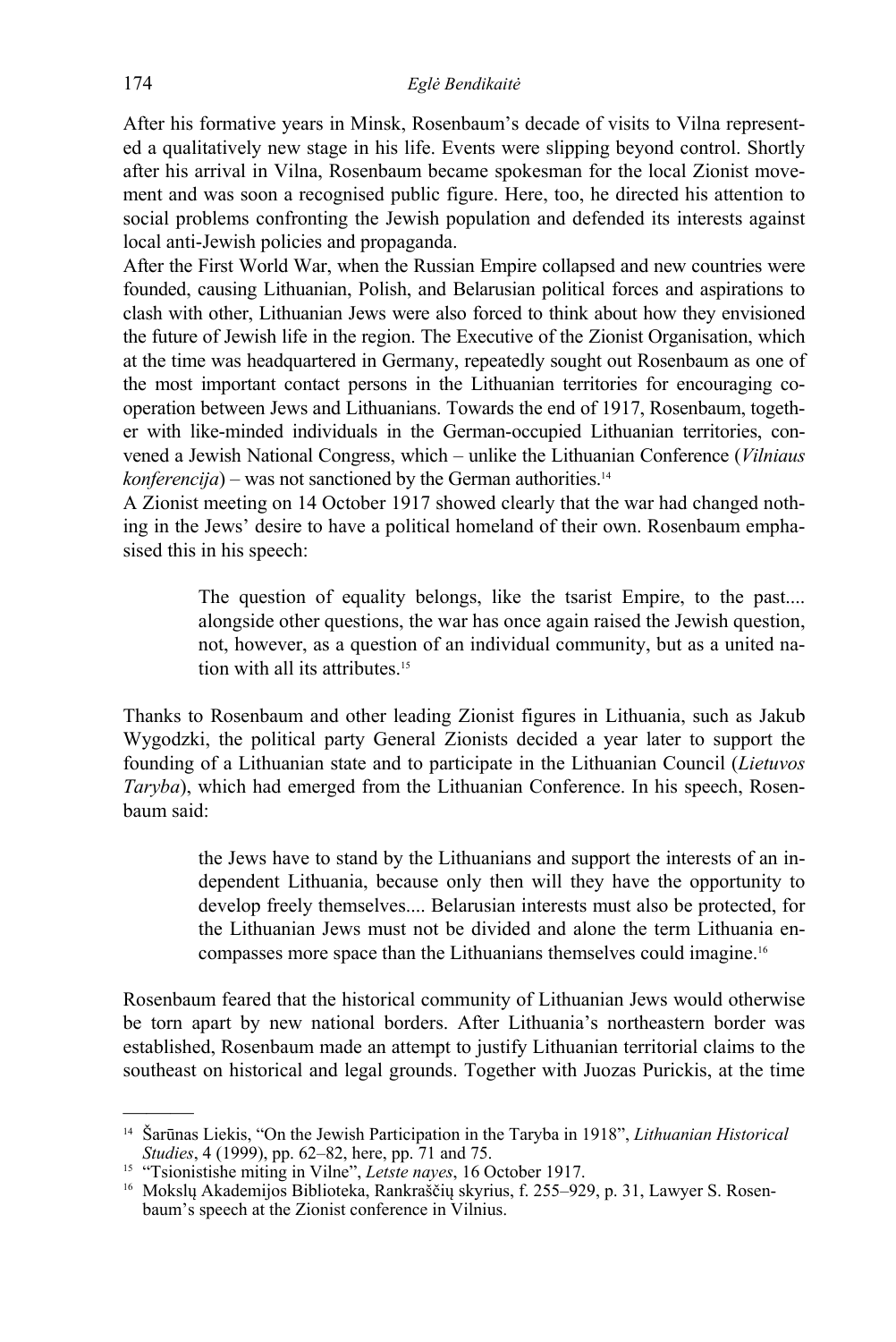Lithuania's minister in Berlin, he wrote a memorandum in French on the territory of Lithuania. A summary of this memorandum, which included ethnographic, historical, and statistical information, appeared in Paris in 1919 under the title *Les territoires lituaniens. Le Gouvernement de Grodno*.

On 11 November 1918, Rosenbaum was elected to the Lithuanian State Council (*Lietuvos Valstybės Taryba*) as an independent and immediately appointed deputy foreign minister for a one-year term.17 He represented the Jewish minority as a member of the Lithuanian delegation to the Paris Peace Conference in 1919.



*Shimshon Rosenbaum*

<sup>———</sup>  17 Mokslų Akademijos Biblioteka, Rankraščių skyrius, f. 255-1,089, pp. 1–13, Žydų kooptavimo klausimu Lietuvos Taryboje, 11 December 1918.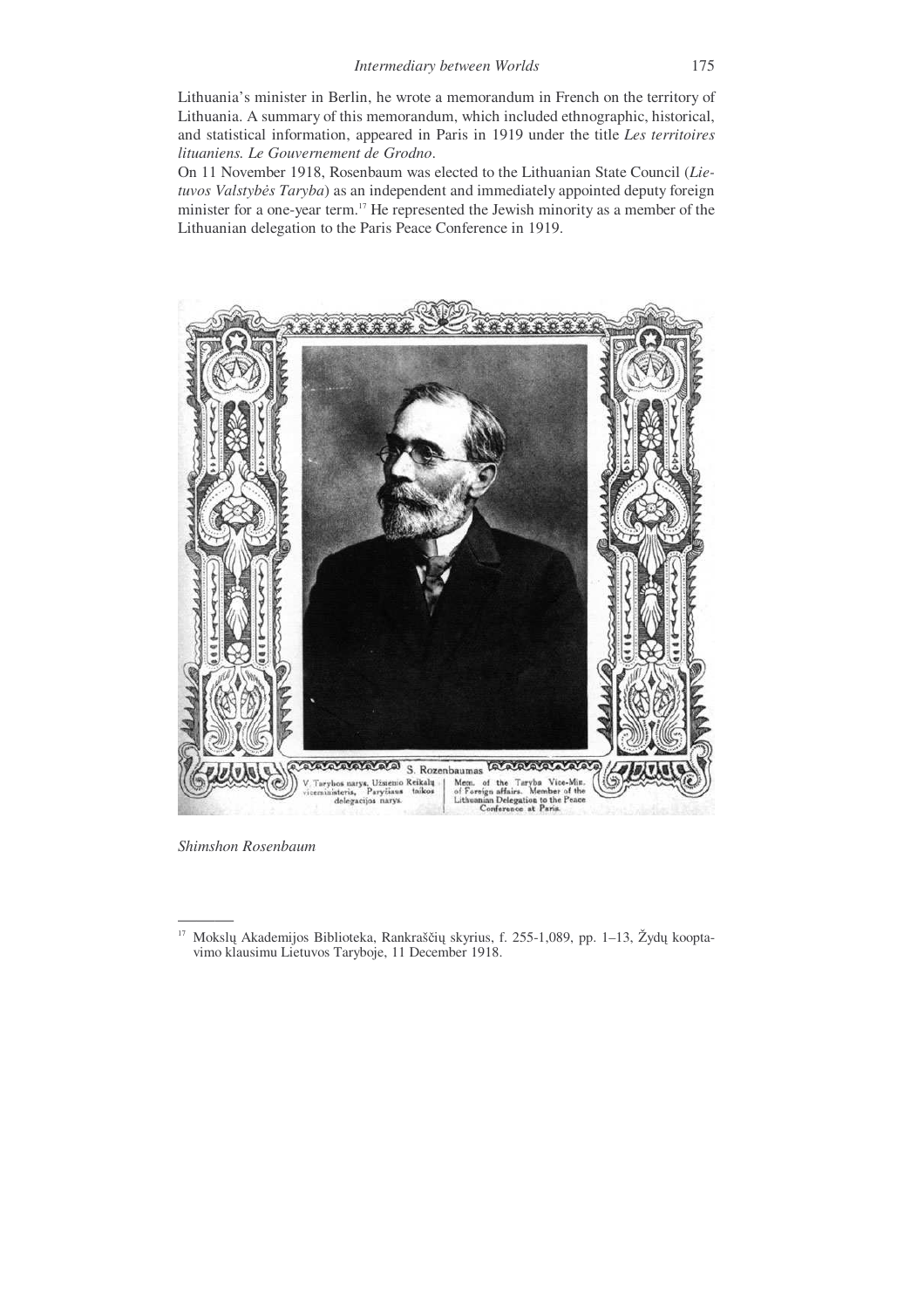Although Rosenbaum represented moderate, realistic policies, political forces in the new capital of Kaunas sought to marginalise him, because he allegedly acted on his own accord. But because Rosenbaum had good contacts in international Jewish organisations and persuasively countered misleading reports disseminated by the Polish side about the situation of the Jews' in Lithuania and other political issues, he was able to keep his post.18 Despite this resistance, Rosenbaum also earned considerable respect outside Lithuania in his negotiations abroad. He became the leader of the Lithuanian delegation for peace negotiations with Soviet Russia and was responsible for drafting the resulting peace treaty. On 10 July 1920, Rosenbaum, along with delegation members Petras Klimas, Juozas Vailokaitis, and others, signed the treaty with Russia as well as an agreement on the return of refugees.19

When the Polish Army marched into Vilnius on 9 October 1920, the Lithuanian government was forced to flee to Kaunas. A year later, when Poland announced its intention to hold parliamentary elections in the contested Vilnius region territory, which Warsaw called "Central Lithuania", Rosenbaum went to the Polish-held administrative centre with Max Soloveitchik, minister for Jewish affairs, to persuade the Jewish community there to boycott the elections. Rosenbaum also made a private trip to Warsaw and met with Polish Foreign Minister Konstanty Skirmunt – a move criticised by Lithuanian politicians and the Jewish community in Kaunas.20

Rosenbaum did not forget Jewish national interests or Zionist activities as a result of this excursion into international politics. At the 1918 conference of the General Zionists of Lithuania, Rosenberg said:

> the Zionists pursue a Jewish policy, but not a policy for the Jews... because the constitution still does not guarantee any rights, it is necessary that the Jews themselves be [among the] framers of the constitution; therefore there absolutely has to be a struggle [to ensure] that Jews are represented at all levels of power.<sup>21</sup>

On 5 January 1920, representatives of Lithuania's Jewish community elected a National Council of the Jews in Lithuania at their first congress. Rosenbaum chaired this body until it was dissolved in 1924.<sup>22</sup> He campaigned for the strengthening of the secular, democratic communities, the *kehilot*, and opposed Orthodox critics of the "forced" subdivision of the Jews into religious communities, explaining that the nation was something more than a religious community, and that it had to be decided whether it was more important: "to assimilate oneself and be Jewish only within the

<sup>18</sup> LCVA, f. 383, ap. 7. b. 7, p. 37, Lietuvos delegacijos posėdžio protokolas apie Baltijos komisijos posėdį, 8 July 1919; LVCA, f. 383, ap. 7, b. 2, pp. 72–73, Seinų krašto ir apskrities gvventoj pareiškimas Lietuvos delegacijai prie Paryžiaus taikos konferencijos, 8

September 1919.<br><sup>19</sup> Jonas Aničas, "Žydai diplomatinėje kovoje už Lietuvos priepažinimą", *Lietuvos Jeruzalė*, 3<br>(1993).

<sup>&</sup>lt;sup>20 "</sup>P. Rozenbaum taikos balandžio rolėj", *Socialdemokratas*, 8 December 1921; Nuliūdęs Rozenbaum ir milaširdingi krikščionys, *Socialdemokratas*, 15 December 1921; "Der onheib

<sup>&</sup>lt;sup>21</sup> Mokslų Akademijos Biblioteka, Rankraščių skyrius, f. 255–929, p. 31, Lawyer S. Rosen-baum's speech at the Zionist conference in Vilnius.

<sup>&</sup>lt;sup>22</sup> Leib Shimoni, "Jidishe natsionale farzamlung in Lite", *Lite*, 1 (New York 1951), pp. 252–272.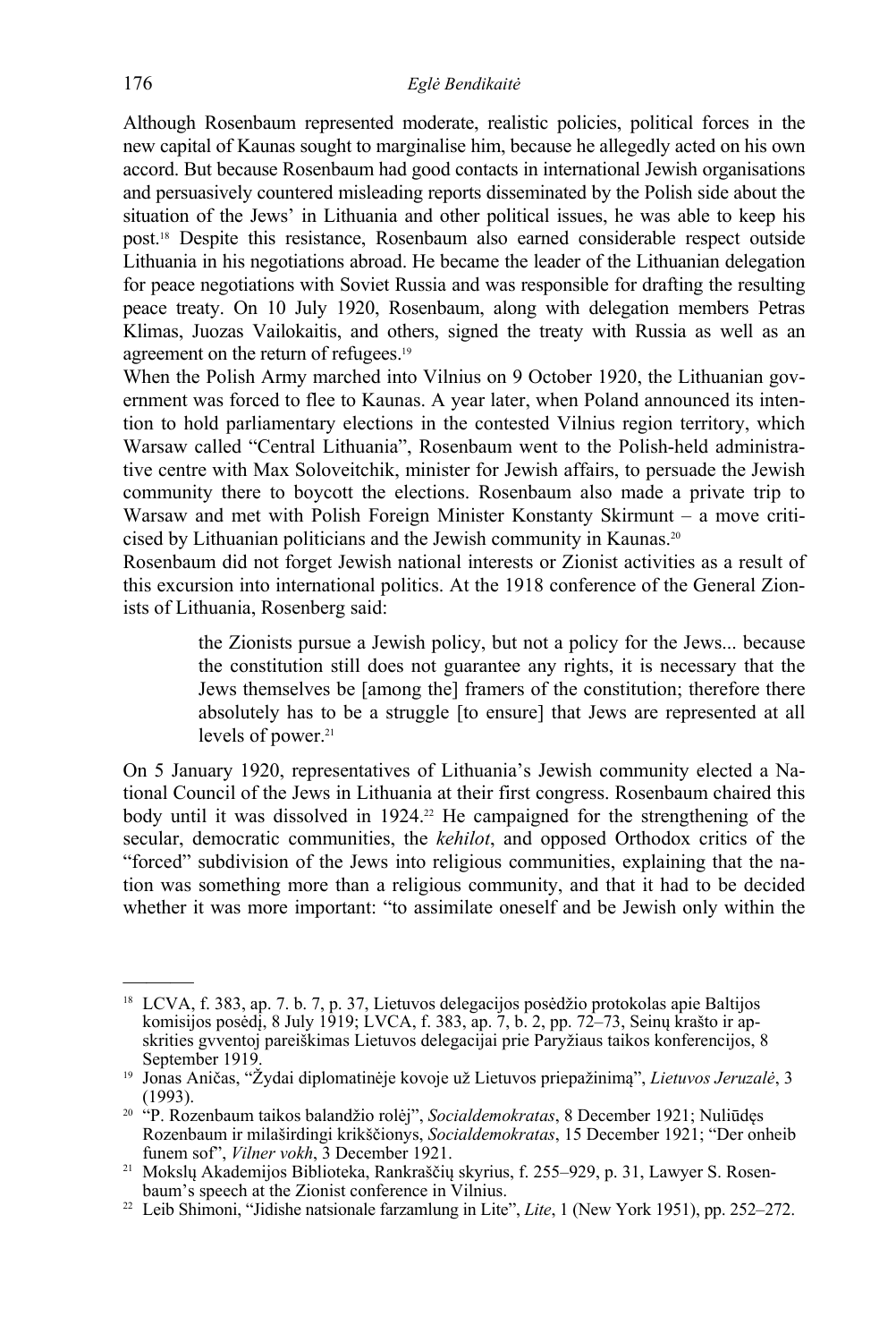religious community, or to grow in strength to become an independent people with a national autonomy anchored in institutions."23

As chairman of the National Council, Rosenbaum encouraged Jews to use their voting rights in parliamentary and local elections, to close ranks with one another, and to run as candidates for political posts.

Rosenbaum was elected to Lithuania's Constituent Assembly, which was convened on 15 May 1920 as a representative of the United Jewish People's List, and on 5 July 1923, he was elected to the second Seimas, the Lithuanian parliament, as a representative of the United Zionists' List.24 In his parliamentary work, he dedicated particular attention to laws concerning the form of government, the political system, and the executive as well as the consolidation of freedom and civil rights in the constitution. Most of his speeches in the Seimas were not recorded by the stenographer or were rudely interrupted as soon as he began because he did not speak Lithuanian.25

When the ninth government of the Republic of Lithuania was formed under Ernestas Galvanauskas on 29 July 1923, Rosenbaum became minister of Jewish Affairs, for he was equally well known among Lithuanian Jews and Lithuanian politicians. As minister, Rosenbaum made it his goal to promote "the co-existence and co-operation of the organisations representing Jewish interests".26

Rosenbaum, however, had little influence in general Lithuanian politics, which had not developed in a way beneficial to the Jewish population. When the budget for his portfolio was eliminated in 1924, he resigned as minister in protest. After the government restricted the activity of the National Council of the Jews in Lithuania that same autumn, and the Seimas took up debate on a new "Law on the Jewish Communities", which in practical terms meant the abolition of the *kehilot*, Rosenbaum resigned from the Seimas and decided to leave Lithuania.<sup>27</sup>

## Intermediary between Worlds in Tel Aviv

In the eyes of Rosenbaum's colleagues, it was logical that he would immigrate to *Eretz Israel.* On 19 November 1924, the Jewish community and Lithuanian émigrés gave Rosenbaum a warm reception in Tel Aviv. Although the Lithuanian government had deeply disappointed him, and although he doubted that Jews in Lithuania would ever enjoy cultural autonomy, he continued to impress those around him with his unshakeable optimism: "One should not think that the Jews in Lithuania are without hope. They are organised, hardened in battle, and will survive difficult, perilous times. Nobody doubts anymore that united in strength, even when the future is not easy, they will help build a free Jewish homeland."<sup>28</sup>

<sup>23 &</sup>quot;Di fir kashes", *Yidishe Shtime*, 3 December 1919. 24 "Steigiamojo Seimo narių sąrašas", *Lietuva*, 15 May 1920; "Steigiamojo Seimo narių sąrašas",

*Vyriausybės žinios*, 30 May 1923. 25 See, for example, the 29th Session, 21 July 1920; the 41st Session, 15 September 1920; the 60th Session 4 February 1921; the 180th Session 8 March 1922, etc., in *Steigiamojo Seimo Darbai* (Kaunas 1920–1922), as well as the 2nd Session, 8 June 1923 and the 9th Session, 30 June 1923, in *II Seimo Stenogramos* (Kaunas 1924).

<sup>&</sup>lt;sup>26</sup> "Baym nayem yidishn minister", *Yidishe Shtime*, 2 July 1923.<br><sup>27</sup> Arkadijas Bliuminas, Žydų frakcija Lietuvos Seimuose 1920–1927 m. (Vilnius 2003), p. 35.<br><sup>28</sup> "Dr. Sh. Roznboym in Eretz Israel", *Yidishe Shtime*, 7